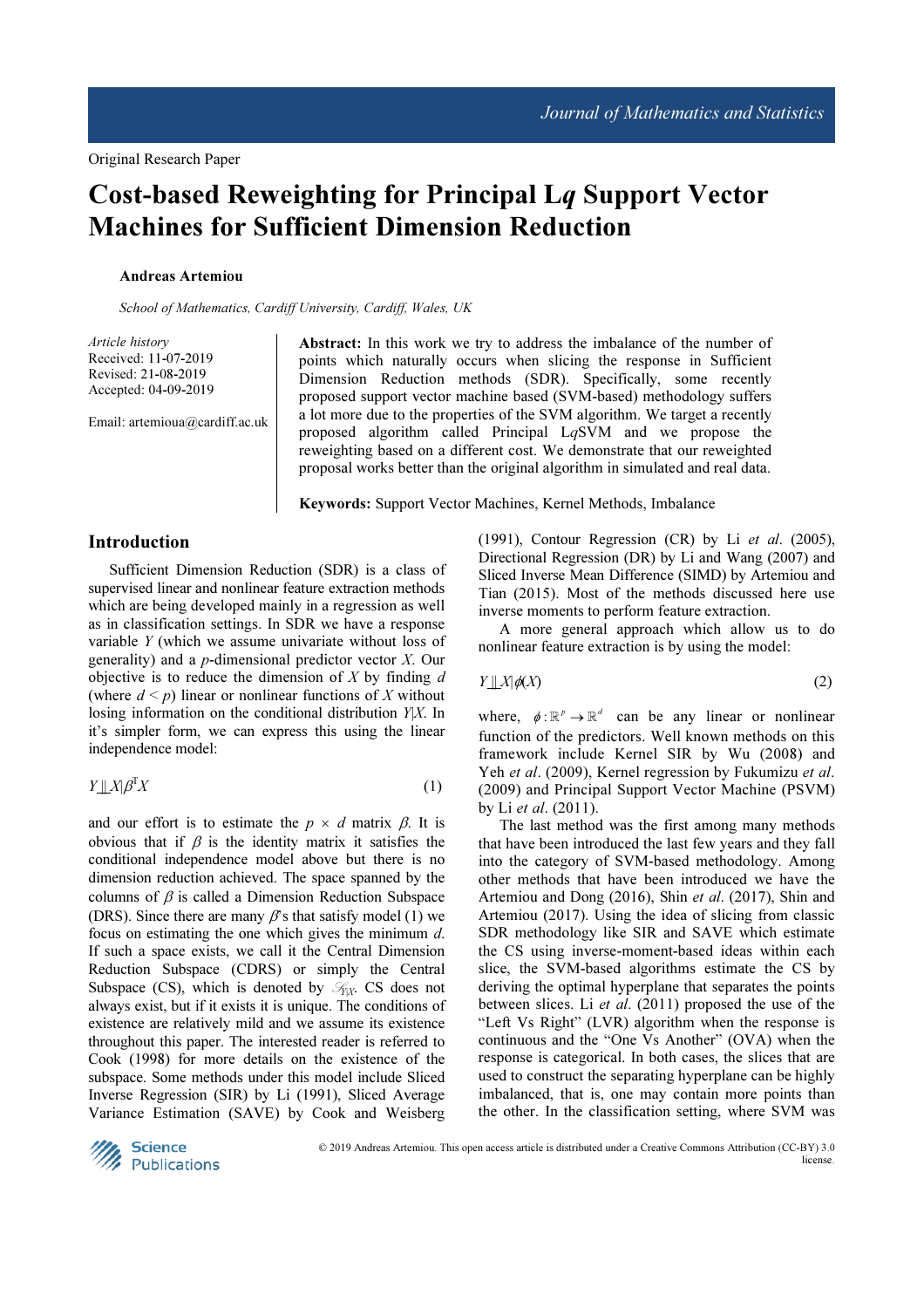introduced by Cortes and Vapnik (1995), this has been a well known problem that has been addressed in a number of ideas. The interested reader is referred to He and Garcia (2009) for a selection of methods to tackle imbalance. In the dimension reduction framework, Artemiou and Shu (2014) used a cost-based reweighted scheme to tackle imbalance on the PSVM algorithm proposed by Li et al. (2011). In this paper we will expand the work by Artemiou and Dong (2016) in using a cost-based reweighted scheme to tackle imbalance in Principal Lq SVM (PLqSVM). We give a brief review of the methodology in section 2 and then we present our new method which we call Cost-based Reweighted Principal Lq support Vector Machines (CRPLqSVM) in section 3. In section 4 we will give some theoretical results and we will present numerical Studies in section 5. We will close with a small discussion section.

### Literature Review

There is a long literature on Sufficient Dimension Reduction (SDR) as it goes back to the introduction of Sliced Inverse Regression (SIR) by Li (1991). In this section we will focus on the literature on some of the Support Vector Machine (SVM) based literature and we will also discuss reweighting approaches.

Before introducing the methods we will discuss some notation. First of all we assume that we have a univariate response variable *Y* with support  $Ω$  and a *p* dimensional predictor vector X. If we let  $A_1$ ,  $A_2$  be two disjoint subsets of  $\Omega$  we can define the binary version of the response variable to be:

$$
\tilde{Y} = I(Y \in A_1) - 1(Y \in A_2)
$$
\n(3)

where,  $I(.)$  denotes the indicator function. Also we use the equation  $\psi^T X + t = 0$  to denote the hyperplane equation where  $\psi \in \mathbb{R}^p$  is the normal vector and  $t \in \mathbb{R}$  is the offset. Using now the discretized version of  $Y$ , that is  $\tilde{Y}$ , in the classification setting discussed by Cortes and Vapnik (1995) one can find the optimal hyperplane which separates the points according to their  $\tilde{Y}$  value as the set  $(\psi^*, t) \in \mathbb{R}^p \times \mathbb{R}$  by minimizing the following objective function at the population level:

$$
\psi^T \psi + \lambda E \Big( 1 - \tilde{Y} \Big( \psi^T \Big( X - E \big( X \big) \Big) - t \Big) \Big)^+ \tag{4}
$$

where,  $\lambda$  is a fixed tuning parameter known as the cost (or misclassification penalty) and the  $a^+$  = max {0,a}.

#### Principal Support Vector Machines

Li et al. (2011) introduced Principal Support Vector Machines (PSVM) which takes the classic SVM algorithm we discuss above and adapts it accordingly to allow it to be used as a dimension reduction method in the SDR framework. First the authors suggest a slight modification to the objective function above and propose the minimization of the objective function:

$$
\psi^T \Sigma \psi + \lambda E \Big( 1 - \tilde{Y} \big( \psi^T \big( X - E \big( X \big) \big) - t \big) \Big)^+ \tag{5}
$$

where,  $\Sigma = \text{var}(X)$ . Although we are not going to deal with the nonlinear feature extraction algorithm here the inclusion of  $\Sigma$  in the objective function allows for a unified framework of linear and nonlinear feature extraction.

The algorithm for PSVM can be described in the following steps:

- 1. We first compute the sample mean  $\overline{X}$  and the sample covariance matrix  $\hat{\Sigma}$
- 2. We find the dividing points  $q_r$ , for  $r = 1,...,H-1$  where H the number of slices and we define the  $H-1$  response vectors  $\tilde{Y}^r = (\tilde{Y}_1^r, ..., \tilde{Y}_n^r)^T$  where  $\tilde{Y}_i^r = I(Y_i > q_r) - I(Y_i \leq q_r)$
- 3. We find  $(\hat{\psi}_r, \hat{t}_r)$  to be the minimizer of the objective function:

$$
\psi^T \hat{\Sigma} \psi + \lambda E_n \left( 1 - \tilde{Y}^r \left( \psi^T \left( X - \overline{X} \right) - t \right) \right)^+.
$$
 (6)

4. We construct the candidate matrix  $^1{\hat{\psi}}^r\left(\hat{\psi}^r\right)^{\!2}$  $\hat{V} = \sum_{i=1}^{H-1} \hat{\psi}^r \left( \hat{\psi}^r \right)^T$  $=\sum_{i=1}^{H-1} \hat{\psi}^r (\hat{\psi}^r)^T$  and we do an eigenvalue decomposition to get the eigenvectors  $u_1, \ldots, u_d$ corresponding to the largest  $d$  eigenvalues. One can find the subspace spanned by these eigenvectors as an estimate for the CS,  $\mathcal{S}_{N X}$ 

We note here that the description above fits the "left vs right" (LVR) approach. For the OVA approach we need to adjust the way we define the discretized version of the response vector  $\tilde{Y}$ . The interested reader is referred to Li et al. (2011) for the details. Also we note that the objective function in (6) is solved by finding the dual problem using the Karush-Kuhn-Tucker (KKT) equations in a similar manner as the original SVM algorithm in Cortes and Vapnik (1995). The dual problem is then solved by using quadratic optimization.

## Principal Lq Support Vector Machines

Artemiou and Dong (2016) identified, that there was a problem with the objective function of PSVM. Due to the fact that the second part, that is  $a^+$  = max $\{0,a\}$  (also known as the hinge loss in classification literature), is not strictly convex, under some conditions on the distribution of  $X$  we may have not have a unique solution for the offset  $t$ . Although this is not affecting the estimation of the CS as it only depends on the normal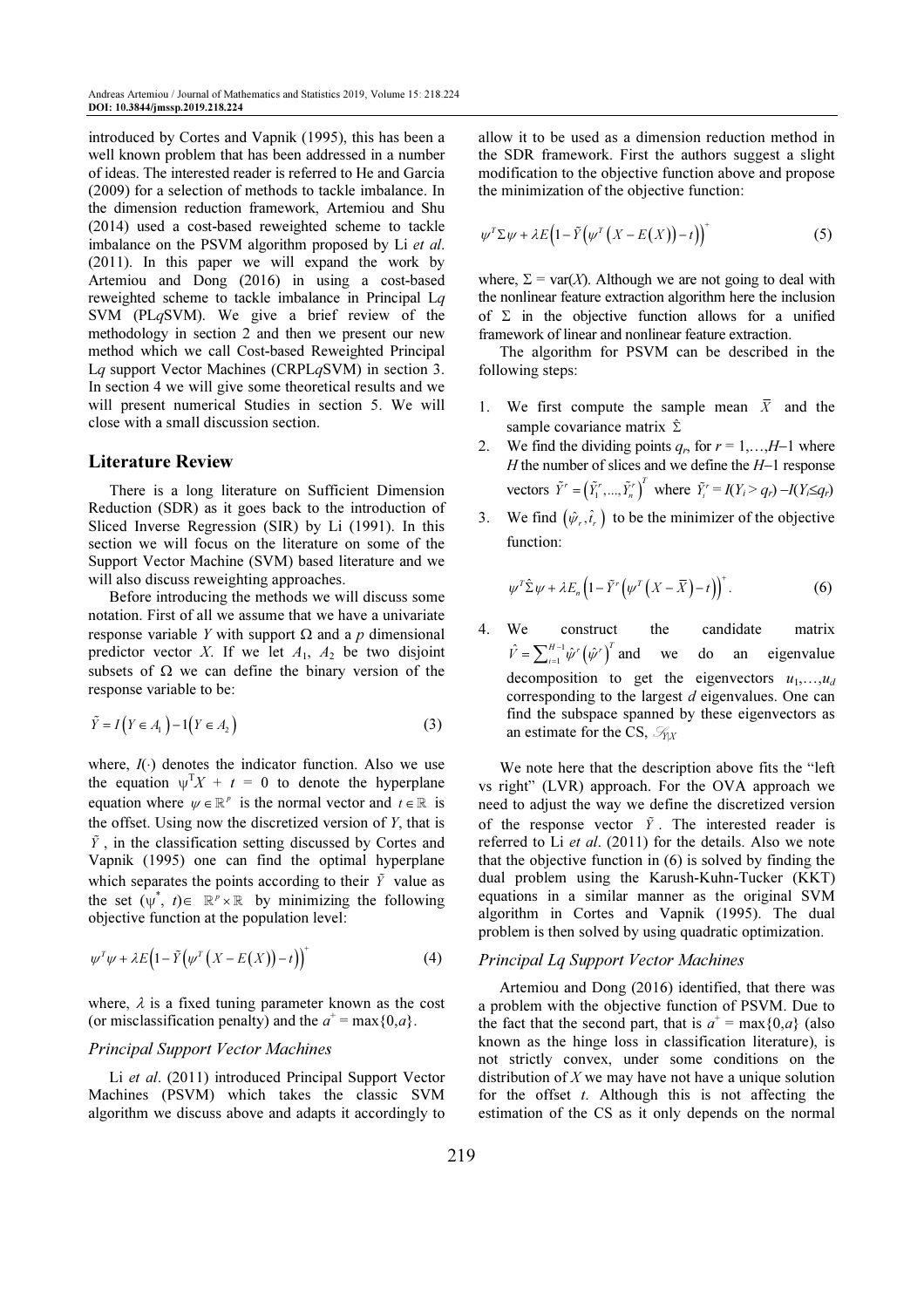vector  $\psi$  (which is always unique), it creates problems with the asymptotic theory of PSVM as the gradient function, the Hessian matrix and the influence function are dependent on the value of  $t$ . This means that one can't use for example the asymptotic theory of PSVM to create sequential tests for dimension determination.

In an effort to avoid this, Artemiou and Dong (2016) proposed the use of LqSVM which raises the hinge loss to the power  $q\geq 2$  creating a strictly convex function which can ensure the uniqueness of  $t$ . Therefore their objective function is:

$$
\psi^T \Sigma \psi + \frac{\lambda}{q} E \bigg[ \bigg( 1 - \tilde{Y} \big( \psi^T \big( X - E(X) \big) - t \big) \bigg)^+ \bigg]^q. \tag{7}
$$

The algorithm for estimation is essentially the same. Solving this objective function is slightly more challenging though, as it is not always possible to use quadratic programming optimization as was the case in PSVM. In the case that  $q = 2$  though, this is possible and therefore although Artemiou and Dong (2016) developed the theory for general  $q$ , they run simulations only for the case that  $q = 2$ .

## Cost-based Reweighted Principal Support Vector **Machines**

Artemiou and Shu (2014) investigated the effect of imbalanced of slices in the dimension reduction framework. In the classification framework this is a well known issue and there are a number of algorithms that have been proposed to address this (see He and Garcia (2009)). To address this Artemiou and Shu (2014) proposed an algorithm that is based on using different costs  $(\lambda$ 's) for each slice.

In the classification framework, let's assume there is a class (minority) that have much less observations than the other class (majority). Misclassifying one point from the minority class has a much bigger effect than misclassifying an observation from the majority class. One approach that was suggested to address this, is to give the minority class a much bigger penalty than the majority class (see for example Veropoulos et al. (1999)). A similar approach for the dimension reduction framework was proposed by Artemiou and Shu (2014). Imbalance happens in the PSVM algorithm due to the construction of the cutoff points  $q_r$ ,  $r = 1,...,H-1$ . To ensure, like in previous algorithms that all slices have about the same number of points  $q_r = ((100/H) \times r)^{th}$ percentile. Therefore if there are for example 100 observations and 10 slices, then  $q_1$  is the 10th percentile, which means on the first iteration of the algorithm one class will have 10 points and the other 90 points. Similarly, for  $q_2$  we will have 20 points on one class and 80 on the other. This imbalance diminishes as we move to the middle of the dataset and then starts to increase again as we move to the higher percentiles.

When combining the two costs with the PSVM objective function we get the following objective function which we call Cost-based Reweighted Principal Support Vector Machines (CRPSVM):

$$
\psi^T \Sigma \psi + E \bigg[ \lambda_{\tilde{Y}} \big( 1 - \tilde{Y} \big( \psi^T \big( X - E(X) \big) - t \big) \big)^+ \bigg]. \tag{8}
$$

One question is how to choose the two values for the cost. One easy approach is to use the relationship  $\lambda_{-1}$  =  $\lambda_1$  =  $n_1/n_{-1}$  where  $n_j$  represents the number of observations with  $\tilde{Y} = j$  and  $\lambda_j$  is the cost associated with the class that represents  $\tilde{Y} = j$  for  $j = 1, 2$ .

Further studies on the reweighting in the dimension reduction framework can be found in Smallman and Artemiou (2017) who used a number of algorithmic approaches to address imbalance and Artemiou (2019) who used it to address robustness at the presence of extreme outliers.

## Cost-based Reweighted Principal Lq Support Vector Machines

To further study and understand the effect of imbalance in the dimension reduction framework in this paper we will address the imbalance with the Principal Lq Support Vector Machine and we will propose a new method which we call Cost-based Reweighted Principal Lq Support Vector Machines (CRPLqSVM) algorithm.

### Population Level Results

We will use a similar approach as Artemiou and Shu (2014) used for PSVM, that is, we will address imbalance by using different costs for each class. Therefore the objective function for the proposed algorithm becomes:

$$
\psi^T \Sigma \psi + \frac{1}{q} E \bigg[ \lambda_{\tilde{Y}} \big( 1 - \tilde{Y} \big( \psi^T \big( X - E(X) \big) - t \big) \big)^+ \bigg]^q. \tag{9}
$$

The following theorem proves that the normal vector of the hyperplane that forms part of the solution of the above objective function is part of the CS under the linearity condition. The linearity condition is very common in linear feature extraction in the SDR literature.

## Theorem 1

Assume that the  $E(X|\beta^{T}X)$  is a linear function of  $\beta^{T}X$ and that  $(\psi^*, t^*)$  is the solution that minimizes the objective function (9) among all possible  $(\psi, t) \in \mathbb{R}^p \times \mathbb{R}$ . Then  $\psi^* \in \mathcal{S}_{Y|X}$ .

The proof of the theorem is similar to the proof that was used in Artemiou and Shu (2014) with the only difference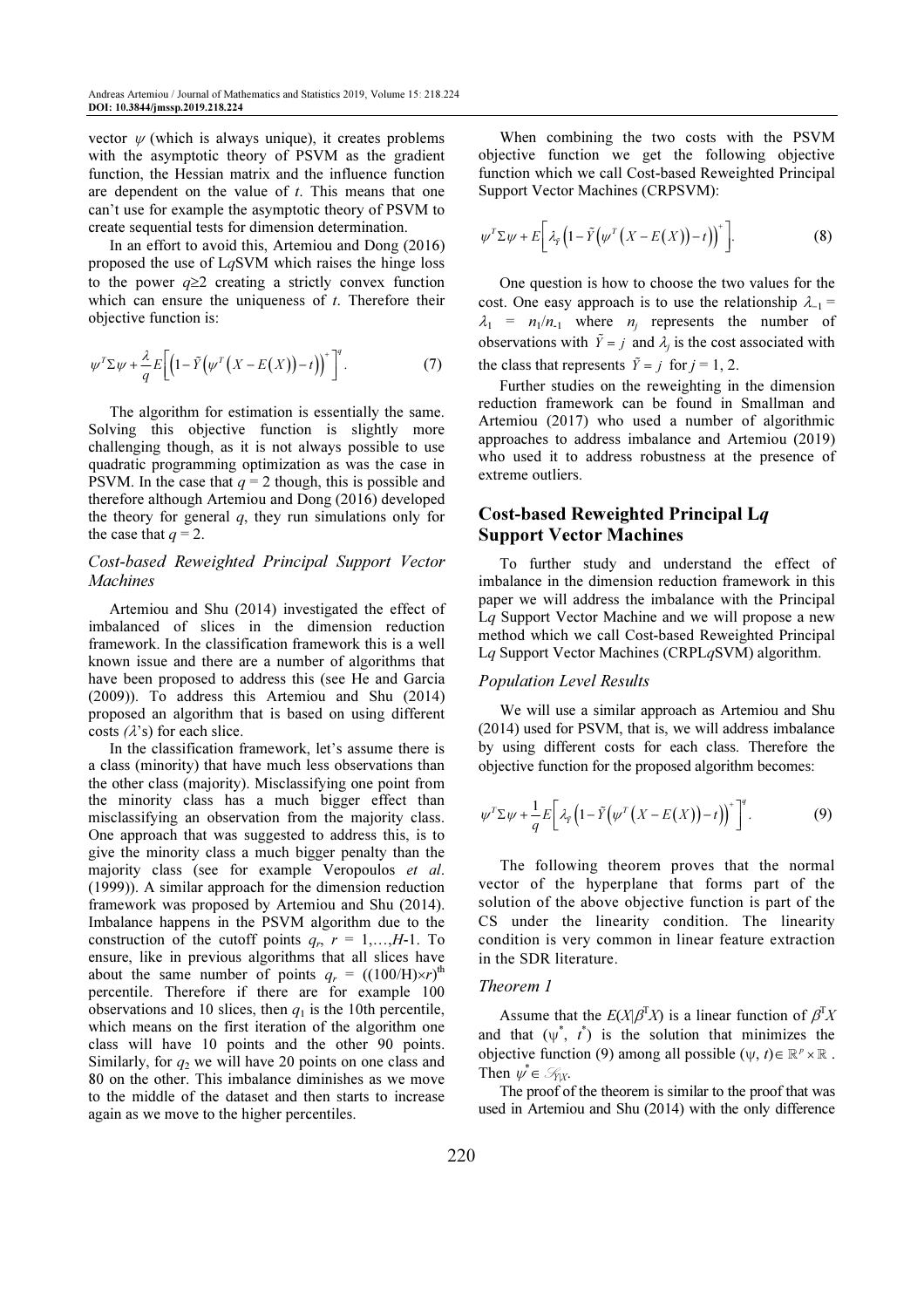that we have the  $q^{\text{th}}$  power of the hinge loss on the second term of the objective function. As it is claimed, their result holds for any convex function that is used. Since  $\left[\lambda_{\tilde{r}}\left(1-\tilde{Y}\left(\psi^{T}\left(X-E(X)\right)-t\right)\right)^{+}\right]^{q}$  is a convex function then

the theorem holds and we omit the details here.

## Estimation Algortihm

The algorithm for CRPLqSVM can be described in the following steps:

- 1. We first compute the sample mean  $\overline{X}$  and the sample covariance matrix  $\hat{\Sigma}$
- 2. We find the dividing points  $q_r$ , for  $r = 1,...,H-1$ where  $H$  the number of slices and we define the  $H$ -1 response vectors  $\tilde{Y}^r = (\tilde{Y}_1^r, ..., \tilde{Y}_n^r)^T$  where  $\tilde{Y}_i^r = I(Y_i >$  $q_r$ )- $I(Y_i \leq q_r)$
- 3. We find  $(\hat{\psi}_r, \hat{t}_r)$  to be the minimizer of the objective function:

$$
\psi^T \hat{\Sigma} \psi + \frac{\lambda^{*r}}{q} E_n \bigg[ \big( 1 - \tilde{Y}^r \big( \psi^T \big( X - \overline{X} \big) - t \big) \big)^+ \bigg]^q \tag{10}
$$

where,  $\lambda^{*r}$  is an *n*-dimensional vector with the *i*th entry  $(i = 1,...,n)$  the value of lambda corresponding to the class indicated by  $\tilde{Y}_i^r$ .

4. We construct the candidate matrix  $^1{\hat{\psi}}^r\big(\hat{\psi}^r\big)^{\!\!1}$  $\hat{V} = \sum_{i=1}^{H-1} \hat{\psi}^r \left( \hat{\psi}^r \right)^T$ = and we do an eigenvalue decomposition to get the eigenvectors  $u_1, \ldots, u_d$ corresponding to the largest  $d$  eigenvalues. One can find the subspace spanned by these eigenvectors as an estimate for the CS,  $\mathcal{S}_{NX}$ 

As with PSVM this algorithm corresponds to the LVR approach. One can easily adjust the algorithm accordingly to fit the OVA approach.

There are two things we need to address in the estimation part. The first is what type of values one will use for the  $\lambda$ 's. We decided to use a similar approach to Artemiou and Shu (2014) who used the inverse ratio of the number of observations in each class. Let  $n_j$  where j = -1, 1 denote the number of observations that have  $ilde{Y}_i^r = j$ . Then we use:

$$
\frac{\lambda_{-1}}{\lambda_1} = \frac{n_1}{n_{-1}}
$$

in each of the dividing point  $q_r$ ,  $r = 1,...,H-1$  algorithm. The second is how to solve the optimization problem in the third step of the algorithm above. Here we discuss how this can be done in general.

First of all, we note that the general sample version can also be written as:

$$
\psi^T \hat{\Sigma} \psi + \frac{1}{nq} \sum_{i=1}^n \lambda_{\tilde{Y}_i} \left[ \left( 1 - \tilde{Y}_i \left( \psi^T \left( X_i - \overline{X} \right) - t \right) \right)^+ \right]^q
$$

where, we omit the superscript r from  $\tilde{Y}_i$  for simplicity as the solution is the same for any dividing point. Now let's define  $Z_i = \hat{\Sigma}^{-1/2} (X_i - \overline{X})$  and  $\zeta = \Sigma^{1/2} \psi$  which means the above optimization can be written as:

$$
\zeta^T \zeta + \frac{1}{nq} \lambda_{\tilde{Y}_i} \left[ \left( 1 - \tilde{Y}_i \left( \zeta^T Z - t \right) \right)^+ \right]^q.
$$
 (11)

The following Proposition then gives the solution.

### Proposition 1

Let  $\zeta^* \in \mathbb{R}^p$  be the minimizer of the objective function (11). Then  $\zeta^* = (1/2)Z^T(\alpha \odot \tilde{Y})$  where a is the solution to the following optimization problem:

$$
\max \alpha^{T} 1_{n} - \frac{1}{4} (\alpha \odot \tilde{Y})^{T} Z Z^{T} (\alpha \odot \tilde{Y})
$$

$$
+ \frac{1 - q}{q} (D_{\lambda} n^{-1})^{\frac{1}{1 - q}} (\alpha^{T})^{\frac{q}{q - 1}} 1_{n}
$$
  
subject to  $\alpha \ge 0_{n}, (\alpha \odot \tilde{Y})^{T} 1_{n} = 0_{n}$ 

where,  $I_n = (1,...,1)^T \in \mathbb{R}^n$ ,  $0_n = (0,...,0)^T \in \mathbb{R}^n$  and  $D_i$  is an  $n \times n$  diagonal matrix that has the entries of vector  $\lambda^*$  in the diagonal.

The proof of this proposition is very similar to Proposition 1 in Artemiou and Dong (2016) and therefore we omit it. As discussed in Artemiou and Dong (2016) who had a similar issue, this is not an easy problem to solve. In the case that  $q = 2$  this becomes a quadratic optimization problem as the one solved in other SVM approaches in the literature including the dimension reduction approaches we discussed in the previous section. Therefore, using  $q = 2$ and the fact that  $\tilde{Y}_i = \pm 1$  which makes  $\alpha^T \alpha =$  $(\alpha \odot \tilde{r})^T (\alpha \odot \tilde{r})$  then the optimization problem in the above proposition simplifies to:

$$
\max \alpha^{T} 1_{n} - \frac{1}{4} (\alpha \odot \tilde{Y})^{T} (ZZ^{T} + 2nD_{\lambda^{*}}^{-1}) (\alpha \odot \tilde{Y})
$$
  
subject to  $\alpha \ge 0_{n}$ ,  $(\alpha \odot \tilde{Y})^{T} 1_{n} = 0_{n}$ 

which is a quadratic optimization problem and can be easily solved. We need to remember that since we have standardized the data, we have to use  $\psi^* = \sum^{1/2} \zeta^*$  to obtain the solution on the original data.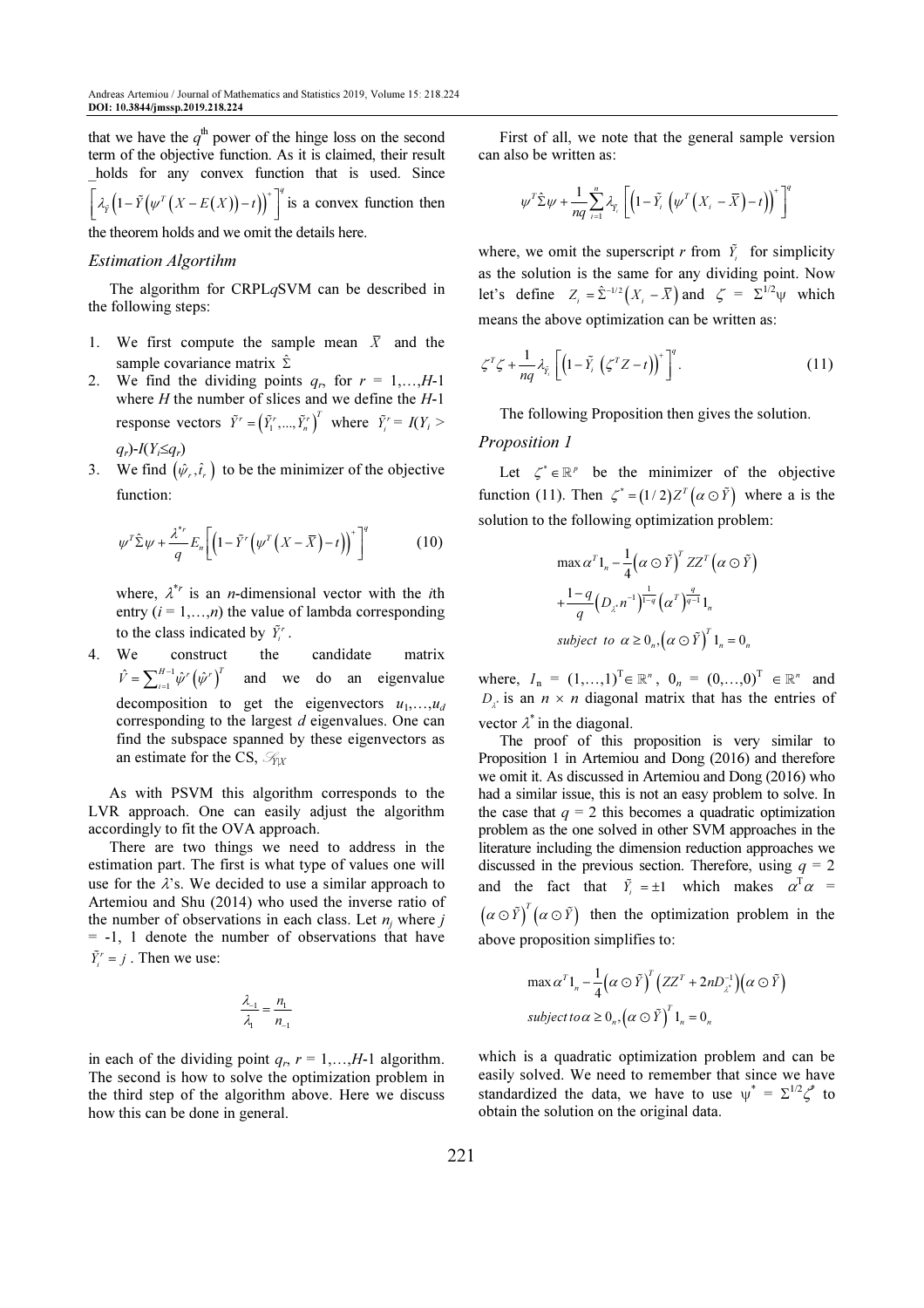## Numerical Studies

In this section we discuss numerical results of experiments with simulated and real data.

#### Simulated Data

We simulate data from the following models:

- Model I:  $Y = X_1 + X_2 + \sigma \varepsilon$ ,
- Model II:  $Y = X_1/(0.5 + (X_2 + 1)^2) + \sigma \varepsilon$ ,
- Model III:  $Y = X_1(X_1 + X_2 + 1) + \sigma \varepsilon$ ,

where,  $X \sim N_p(0_p, I_p)$ ,  $\varepsilon \sim N(0, 1)$ ,  $p = 10, 20, 30$ , where  $I_p$ denotes the  $p \times p$  identity matrix. We also use  $n = 100$ ,  $\sigma$  $= 0.2$ , the number of slices  $H = 10, 20, 50$  and we define the cutoff points  $q_r$  for  $r = 1, \ldots, H$ -1 to be equally spaced percentiles. To compare between the algorithms we use the distance between the projection matrices on the estimated and the real subspace, that is  $||P_{\beta} - P_{\hat{\beta}}||$  where

$$
P_{\beta} = (\beta^T \beta)^{-1} \beta^T
$$
 and  $P_{\hat{\beta}} = \hat{\beta} (\hat{\beta}^T \hat{\beta})^{-1} \hat{\beta}^T$  and  $||\cdot||$  is the

Frobenius norm.

We compare the PL2SVM algorithm in Artemiou and Dong (2016) with our proposed CRPL2SVM in Table 1 for  $p = 10$ , 20, 30 and for  $H = 10$ , 20, 50. As one can see generally the reweighted algorithm performs better than the original algorithm for all combinations of  $p$  and  $H$ . We also see that in most cases the higher the number of slices the best the performance of the reweighted algorithm. This is due to the fact that the imbalance is more intense the higher the number of slices are.

Table 1: Performance of PL2SVM and CRPL2SVM for different dimensions of the predictor and different number of slices

|              |    | $H=10$       |                 | $H = 20$     |                 | $H = 50$    |                 |
|--------------|----|--------------|-----------------|--------------|-----------------|-------------|-----------------|
|              |    |              |                 |              |                 |             |                 |
| Models       |    | PL2SVM       | <b>CRPL2SVM</b> | PL2SVM       | <b>CRPL2SVM</b> | PL2SVM      | <b>CRPL2SVM</b> |
|              | 10 | 0.16(0.043)  | 0.13(0.037)     | 0.15(0.041)  | 0.11(0.032)     | 0.16(0.048) | 0.10(0.032)     |
|              | 20 | 0.25(0.051)  | 0.20(0.042)     | 0.24(0.048)  | 0.17(0.032)     | 0.23(0.055) | 0.15(0.036)     |
|              | 30 | 0.35(0.062)  | 0.28(0.053)     | 0.30(0.057)  | 0.21(0.049)     | 0.32(0.057) | 0.21(0.048)     |
| $\mathbf{I}$ | 10 | 0.70(0.168)  | 0.66(0.154)     | 0.72(0.165)  | 0.69(0.137)     | 0.72(0.186) | 0.70(0.176)     |
|              | 20 | 1.06(0.135)  | 1.03(0.137)     | 1.02(0.168)  | 0.99(0.160)     | 1.03(0.161) | 1.00(0.164)     |
|              | 30 | 1.23 (0.120) | 1.20(0.128)     | 1.21 (0.126) | 1.19(0.123)     | 1.20(0.137) | 1.18(0.131)     |
| Ш            | 10 | 1.12(0.225)  | 1.14(0.239)     | 1.07(0.234)  | 1.03(0.274)     | 1.08(0.220) | 1.05(0.240)     |
|              | 20 | 1.43 (0.201) | 1.41(0.214)     | 1.45 (0.185) | 1.41(0.213)     | 1.40(0.216) | 1.36(0.225)     |
|              | 30 | 1.62 (0.132) | 1.58(0.145)     | 1.59 (0.152) | 1.54 (0.156)    | 1.61(0.144) | 1.55(0.168)     |



Fig. 1: Plots of the first directions for PL2SVM (left) and CRPL2SVM (right) plotted against the response variable. We can clearly see the quadratic nature of the relationship and the fact that the cost reweighted algorithm gives a stronger relationship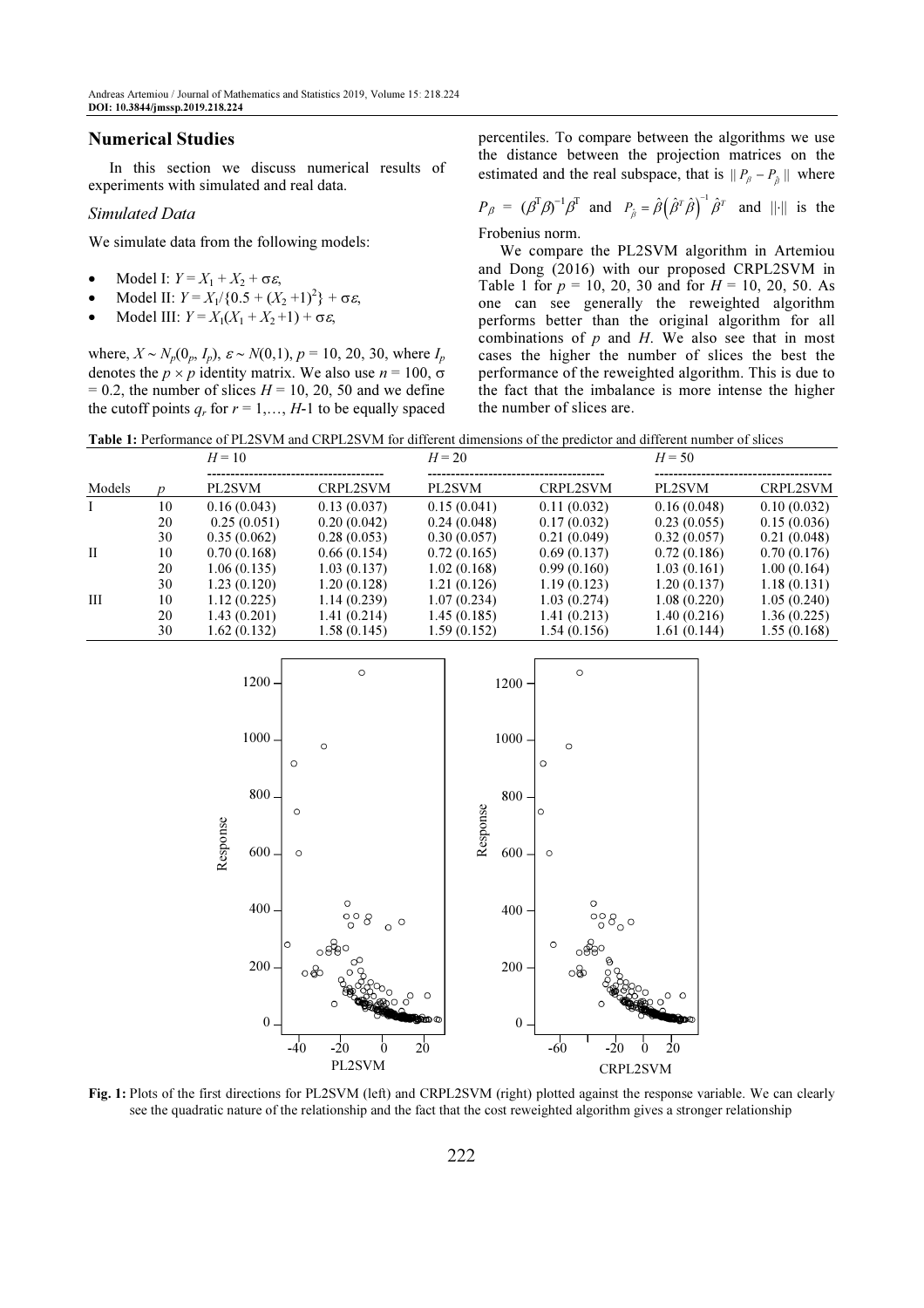#### Real Data Analysis

In this section we use a real dataset to show the advantage of the cost reweighted method. We use the dataset on Computer Hardware (Ein-Dor and Feldmesser (1987)) from UC Irvine machine learning repository (Dua and Graff (2019)). The objective is to create a regression model that estimates relative performance of the Central Processing Unit (CPU) of a computer using some of its characteristics, including cache memory size, cycle time, minimum and maximum input/output channels and minimum and maximum main memory. Relative performance was calculated using observations from users of different machines in the market. The dataset consists of 209 models. We apply both algorithms, the PL2SVM and the cost reweighted one using 10 slices. Figure 1 shows the expected nonlinear relationship with the performance in the first direction of both methods. The two directions are very strongly correlated (correlation is 0.97), but it is clear that the cost reweighted one is slightly better as the points are closer to the curve than the PL2SVM one.

## **Discussion**

The effect of imbalance of classes in the classification setting has been studied well over the years. With the use of classification methods in the SDR framework, there is a need to study and understand the effect of imbalance in this setting. The two settings are fundamentally different as in classification we are interested to find the optimal hyperplane and reduce the misclassification rate, while in the dimension reduction setting we are only interested for a hyperplane alignment which will estimate accurately the CS. Also we note that the imbalance in the SDR framework is artificial as it depends on the way we select the number of slices, with higher number of slices leading to a more imbalance between the slices. In this work, we investigate the effect of imbalance when the LqSVM is used in the SDR framework and we see that addressing the imbalance helps in estimating the CS more accurately.

As He and Garcia (2009) have suggested there is a huge literature on addressing imbalance and we are only proposing the use of a single method here. Although, it has shown positive results a more substantial study is needed to understand the effect of imbalance on the dimension reduction framework we are discussing in this work.

One can extend this work to develop algorithms for order determination for the new method, but one easy solution is to adapt the BIC-type criterion proposed in Artemiou and Shu (2014) in this setting.

## Ethics

This article is original and contains unpublished material. The corresponding author confirms that all of the other authors have read and approved the manuscript and no ethical issues involved.

## References

- Artemiou, A., 2019. Using adaptively weighted large margin classifiers for robust sufficient dimension reduction. Statistics, 53: 1037-1051. DOI: 10.1080/02331888.2019.1636050
- Artemiou, A. and Y. Dong, 2016. Sufficient dimension reduction via principal Lq support vector machines. Electr. J. Stat., 10: 783-805. DOI: 10.1214/16-EJS1122
- Artemiou, A. and M. Shu, 2014. A cost based reweighed scheme of principal support vector machine. Proceedings of the 1st Conference of the International Society for Nonparametric Statistics, (SNS' 14), pp: 1-22.
- Artemiou, A. and L. Tian, 2015. Using sliced inverse mean difference for sufficient dimension reduction. Stat. Probability Lett., 106: 184-190. DOI: 10.1016/j.spl.2015.07.025
- Cook, R.D., 1998. Regression Graphics: Ideas for Studying Regressions through Graphics. 1st Edn., Wiley, New York, ISBN-10: 0471193658, pp: 349.
- Cook, R.D. and S. Weisberg, 1991. Sliced inverse regression for dimension reduction. J. Am. Stat. Assoc., 86: 316-342. DOI: 10.2307/2290563
- Cortes, C. and V. Vapnik, 1995. Support vector networks. Machine Learn., 20: 1-25. DOI: 10.1023/A:1022627411411
- Dua, D. and C. Graff, 2019. UCI machine learning repository. University of California, School of Information and Computer Science, Irvine (CA).
- Ein-Dor, P. and J. Feldmesser, 1987. Attributes of the performance of central processing units: A relative performance prediction model. Commun. ACM, 30: 308-317. DOI: 10.1145/32232.32234
- Fukumizu, K., F.R. Bach and M.I. Jordan, 2009. Kernel dimension reduction in regression. Annals Stat., 37: 1871-1905.
- He, H. and E.A. Garcia, 2009. Learning from imbalanced data. IEEE Trans. Knowl. Data Eng., 21: 1263-1284.
- Li, B., A. Artemiou and L. Li, 2011. Principal support vector machine for linear and nonlinear sufficient dimension reduction. Annals Stat., 39: 3182-3210. DOI: 10.1214/11-AOS932
- Li, B. and S. Wang, 2007. On directional regression for dimension reduction. J. Am. Stat. Assoc., 102: 997-1008. DOI: 10.1198/016214507000000536